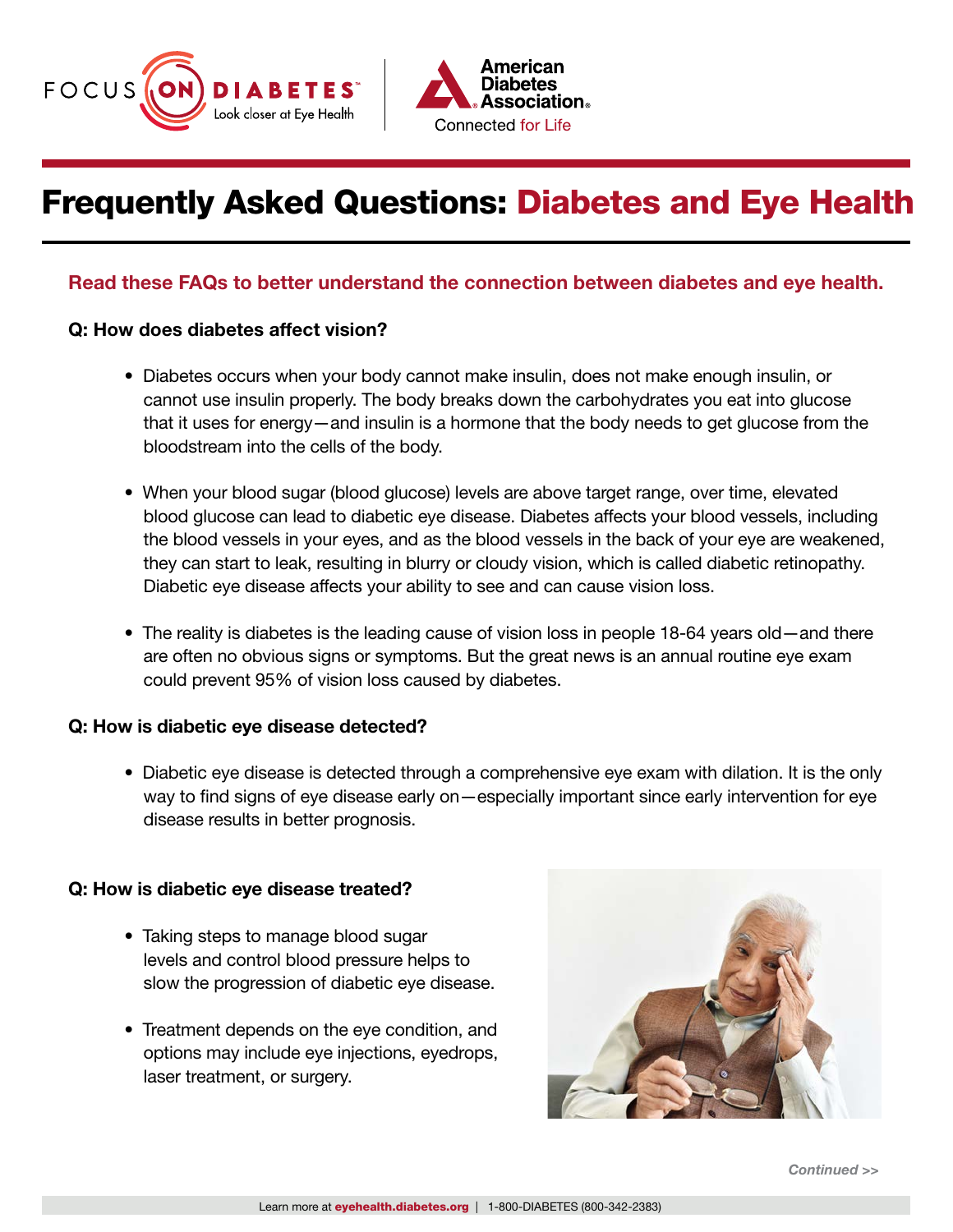



# Frequently Asked Questions: Diabetes and Eye Health

### Q: Who is at risk of developing diabetic eye disease?

- Anyone with diabetes (type 1, type 2, and gestational) is at risk of developing diabetic eye disease.
- The longer you have diabetes and the less you manage your blood sugar levels, the more likely you are to develop eye complications.
- People living with high blood pressure, high cholesterol, or smoke tobacco are found to have an increased risk of developing diabetic eye disease.

### Q: What are the symptoms of diabetic eye disease?

- There may not always be symptoms, making an annual dilated eye exam even more important.
- Symptoms may include blurred or distorted vision, flashes of light, floaters (seeing small spots "floating" in your field of vision), impaired colors, or vision loss.
- Talk to your eye doctor if you are experiencing any of these symptoms.